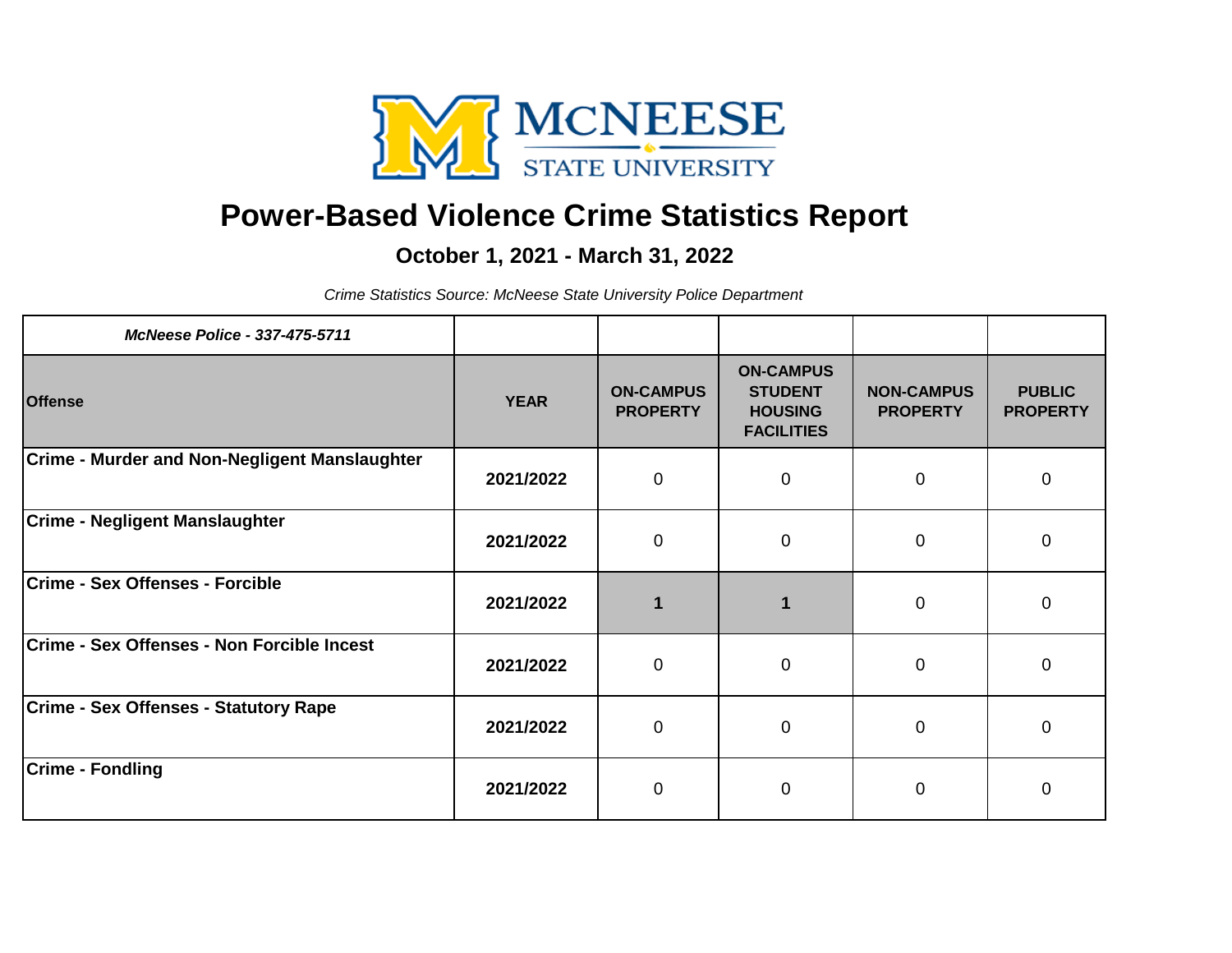| <b>Crime - Robbery</b>                             | 2021/2022 | $\overline{0}$ | $\mathbf{0}$   | $\overline{0}$ | $\mathbf{0}$   |  |
|----------------------------------------------------|-----------|----------------|----------------|----------------|----------------|--|
| <b>Crime - Aggravated Assault</b>                  | 2021/2022 | $\overline{0}$ | $\overline{0}$ | $\mathbf 0$    | $\overline{0}$ |  |
| <b>Crime - Burglary</b>                            | 2021/2022 | 5              | 2 <sup>1</sup> | $\mathbf 0$    | $\overline{0}$ |  |
| <b>Crime - Motor Vehicle Theft</b>                 | 2021/2022 | $\overline{0}$ | $\mathbf 0$    | $\mathbf 0$    | $\mathbf 0$    |  |
| <b>Crime - Arson</b>                               | 2021/2022 | $\overline{0}$ | $\mathbf 0$    | $\mathbf 0$    | $\overline{0}$ |  |
| <b>Crime - Dating Violence</b>                     | 2021/2022 | $\overline{0}$ | $\mathbf 0$    | $\mathbf 0$    | $\overline{0}$ |  |
| <b>Crime - Domestic Violence</b>                   | 2021/2022 | $\overline{0}$ | $\mathbf 0$    | $\mathbf 0$    | $\mathbf 0$    |  |
| <b>Crime - Stalking</b>                            | 2021/2022 | $\overline{0}$ | $\mathbf 0$    | $\mathbf 0$    | $\overline{0}$ |  |
| <b>Crime - Unfounded</b>                           | 2021/2022 | $\overline{0}$ | $\overline{0}$ | $\mathbf 0$    | $\overline{0}$ |  |
| <b>Disciplinary Referral - Drug Law Violations</b> | 2021/2022 | $\overline{2}$ | 2 <sup>1</sup> | $\mathbf 0$    | $\overline{0}$ |  |
| Disciplinary Referral - Liquor Law Violations      | 2021/2022 | $\mathbf{1}$   | $\mathbf{1}$   | $\mathbf 0$    | $\mathbf 0$    |  |
| <b>Disciplinary Referral - Weapons Violations</b>  | 2021/2022 | $\mathbf 0$    | $\pmb{0}$      | $\mathbf 0$    | $\mathbf 0$    |  |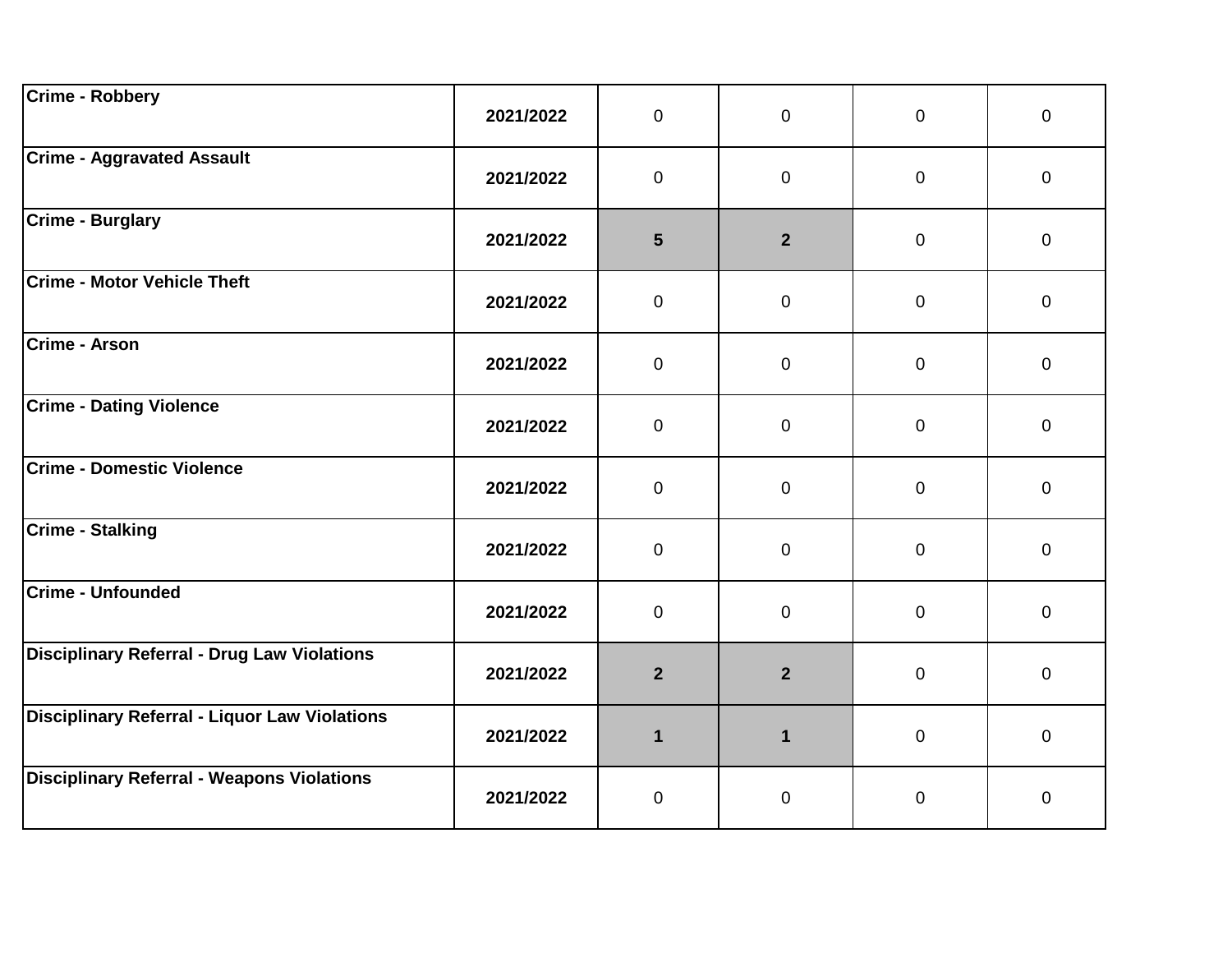| <b>Arrests - Drug Law Violations</b>                    | 2021/2022 | 1              | $\overline{0}$ | 0            | 0           |
|---------------------------------------------------------|-----------|----------------|----------------|--------------|-------------|
| <b>Arrests - Liquor Law Violations</b>                  | 2021/2022 | 0              | $\mathbf{0}$   | 0            | 0           |
| <b>Arrests - Weapons Violations</b>                     | 2021/2022 | $\overline{0}$ | $\mathbf 0$    | 0            | $\mathbf 0$ |
| Hate Crime - Murder and Non - Negligent<br>Manslaughter | 2021/2022 | $\overline{0}$ | $\mathbf 0$    | 0            | 0           |
| Hate Crime - Negligent Manslaughter                     | 2021/2022 | $\overline{0}$ | $\mathbf{0}$   | 0            | $\mathbf 0$ |
| Hate Crime - Sex Offenses - Forcible                    | 2021/2022 | $\mathbf 0$    | $\mathbf{0}$   | $\mathbf{0}$ | $\mathbf 0$ |
| Hate Crime - Sex Offenses - Non Forcible Incest         | 2021/2022 | $\overline{0}$ | $\mathbf 0$    | 0            | $\mathbf 0$ |
| Hate Crime - Sex Offenses - Statutory Rape              | 2021/2022 | $\overline{0}$ | $\mathbf 0$    | $\mathbf 0$  | $\mathbf 0$ |
| Hate Crime - Fondling                                   | 2021/2022 | $\Omega$       | $\mathbf{0}$   | $\Omega$     | 0           |
| Hate Crime - Robbery                                    | 2021/2022 | $\overline{0}$ | $\mathbf 0$    | 0            | 0           |
| Hate Crime - Aggravated Assault                         | 2021/2022 | $\overline{0}$ | $\overline{0}$ | 0            | $\pmb{0}$   |
| Hate Crime - Burglary                                   | 2021/2022 | 0              | $\mathbf 0$    | 0            | $\pmb{0}$   |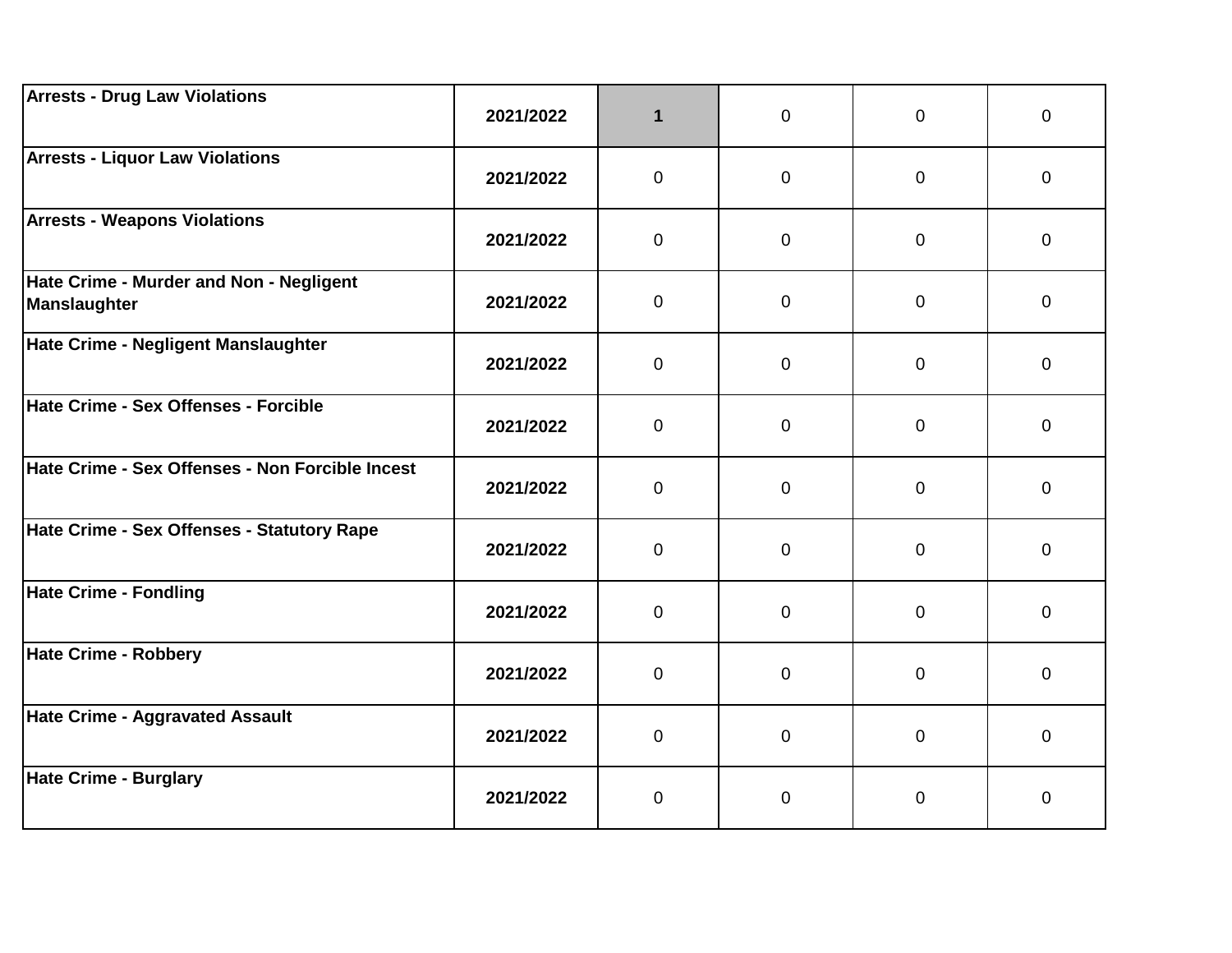| Hate Crime - Motor Vehicle Theft              | 2021/2022 | $\mathbf 0$    | $\mathbf 0$      | 0              | 0           |
|-----------------------------------------------|-----------|----------------|------------------|----------------|-------------|
| Hate Crime - Arson                            | 2021/2022 | $\mathbf 0$    | $\mathbf 0$      | 0              | $\mathbf 0$ |
| Hate Crime - Dating Violence                  | 2021/2022 | $\mathbf 0$    | $\overline{0}$   | 0              | $\mathbf 0$ |
| Hate Crime - Domestic Violence                | 2021/2022 | $\mathbf 0$    | $\mathbf 0$      | $\mathbf 0$    | 0           |
| Hate Crime - Stalking                         | 2021/2022 | $\mathbf 0$    | $\overline{0}$   | $\mathbf 0$    | $\mathbf 0$ |
| Hate Crime - Larceny Theft                    | 2021/2022 | $\mathbf 0$    | $\overline{0}$   | $\mathbf 0$    | $\mathbf 0$ |
| Hate Crime - Simple Assault                   | 2021/2022 | $\mathbf 0$    | $\overline{0}$   | $\mathbf 0$    | $\mathbf 0$ |
| Hate Crime - Intimidation                     | 2021/2022 | $\mathbf 0$    | $\mathbf 0$      | $\mathbf 0$    | $\mathbf 0$ |
| Hate Crime - Destruction/Damage/Vandalism     | 2021/2022 | $\mathbf 0$    | $\overline{0}$   | $\mathbf 0$    | $\mathbf 0$ |
| <b>Dating Violence</b><br>(La. R.S. 46:2151)  | 2021/2022 | $\mathbf 0$    | $\mathbf 0$      | 0              | $\mathbf 0$ |
| <b>Domestic Abuse</b><br>(La. R.S. 46:2121.1) | 2021/2022 | $\overline{0}$ | $\boldsymbol{0}$ | $\overline{0}$ | $\pmb{0}$   |
| <b>Family Violence</b><br>(La. R.S. 46:2132)  | 2021/2022 | $\mathbf 0$    | $\pmb{0}$        | 0              | $\pmb{0}$   |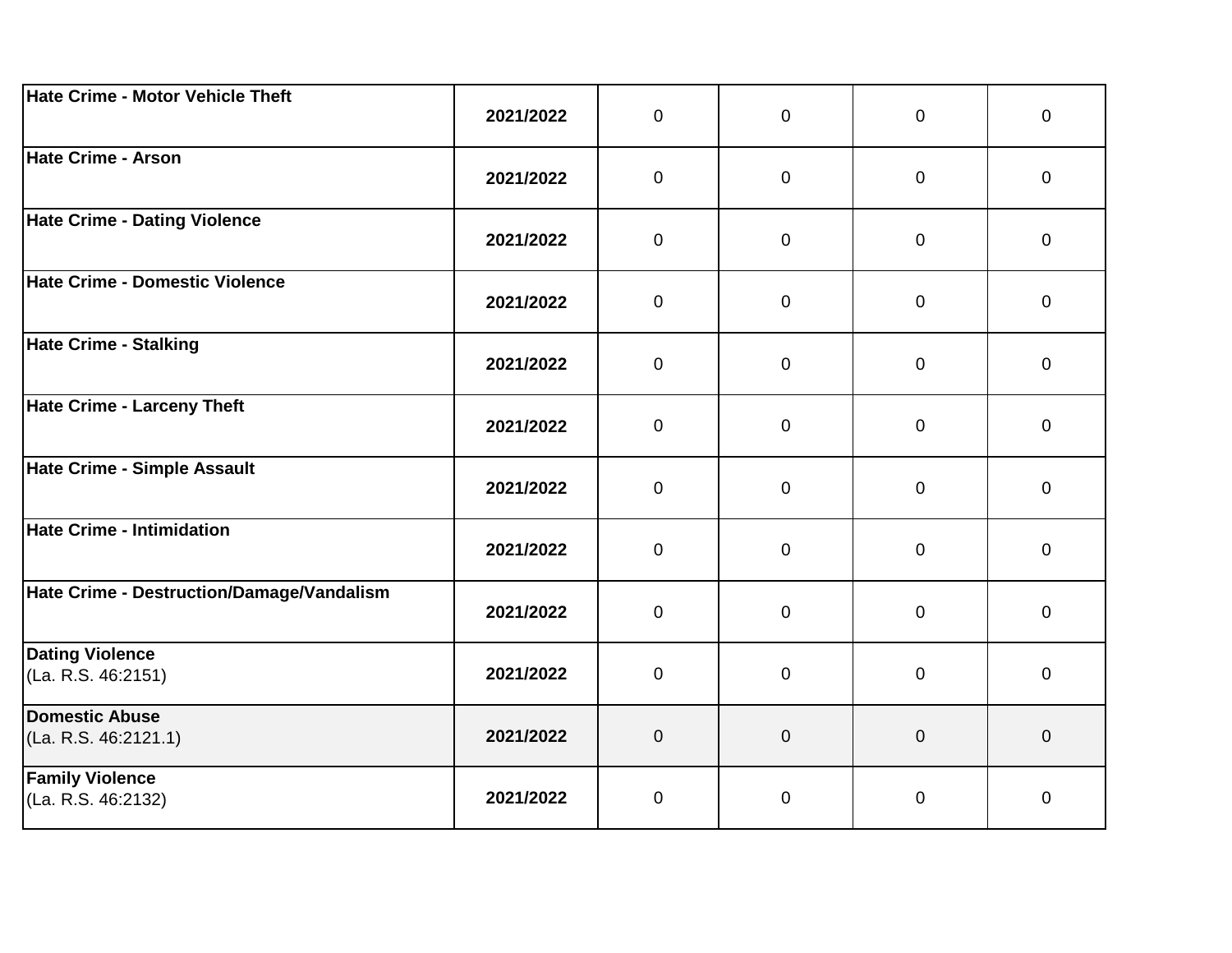| Voyeurism                                   |           |                |                |                |                |
|---------------------------------------------|-----------|----------------|----------------|----------------|----------------|
| (La. R.S. 14:283.1)                         | 2021/2022 | $\overline{0}$ | $\overline{0}$ | $\overline{0}$ | $\mathbf{0}$   |
| <b>Video Voyeurism</b>                      |           |                |                |                |                |
| (La. R.S. 14:283)                           | 2021/2022 | $\mathbf 0$    | $\mathbf 0$    | 0              | $\mathbf 0$    |
| Nonconsensual Disclosure of a Private Image |           |                |                |                |                |
| (La. R.S. 14:283.2)                         | 2021/2022 | $\overline{0}$ | $\overline{0}$ | $\overline{0}$ | $\mathbf 0$    |
| <b>Peeping Tom</b>                          |           |                |                |                |                |
| (La. R.S. 14:284)                           | 2021/2022 | $\mathbf 0$    | $\mathbf 0$    | $\overline{0}$ | 0              |
| <b>Sexual Battery</b>                       |           |                |                |                |                |
| (La. R.S. 14:43.1)                          | 2021/2022 | $\overline{0}$ | $\overline{0}$ | $\Omega$       | $\overline{0}$ |
| <b>Misdemeanor Sexual Battery</b>           |           |                |                |                |                |
| (La. R.S. 14:43.1.1)                        | 2021/2022 | $\overline{0}$ | $\overline{0}$ | $\mathbf 0$    | $\overline{0}$ |
| <b>Second Degree Sexual Battery</b>         |           |                |                |                |                |
| (La. R.S. 14:43.2)                          | 2021/2022 | $\overline{0}$ | $\overline{0}$ | $\mathbf{0}$   | $\mathbf 0$    |
| <b>Oral Sexual Battery</b>                  |           |                |                |                |                |
| (La. R.S. 14:43.3)                          | 2021/2022 | $\overline{0}$ | $\mathbf 0$    | $\overline{0}$ | $\overline{0}$ |
| <b>Female Genital Mutilation</b>            |           |                |                |                |                |
| (La. R.S. 14:43.4)                          | 2021/2022 | $\overline{0}$ | $\overline{0}$ | $\overline{0}$ | $\overline{0}$ |
| Intentional exposure to HIV                 |           |                |                |                |                |
| (La. R.S. 14:43.5)                          | 2021/2022 | $\mathbf 0$    | $\mathbf 0$    | $\overline{0}$ | $\mathbf 0$    |
| <b>Crime Against Nature</b>                 |           |                |                |                |                |
| (La. R.S. 14:89)                            | 2021/2022 | $\overline{0}$ | $\overline{0}$ | $\mathbf{0}$   | $\mathbf 0$    |
| <b>Agg Crime Against Nature</b>             |           |                |                |                |                |
| (La. R.S. 14:89.1)                          | 2021/2022 | $\mathbf 0$    | $\pmb{0}$      | 0              | 0              |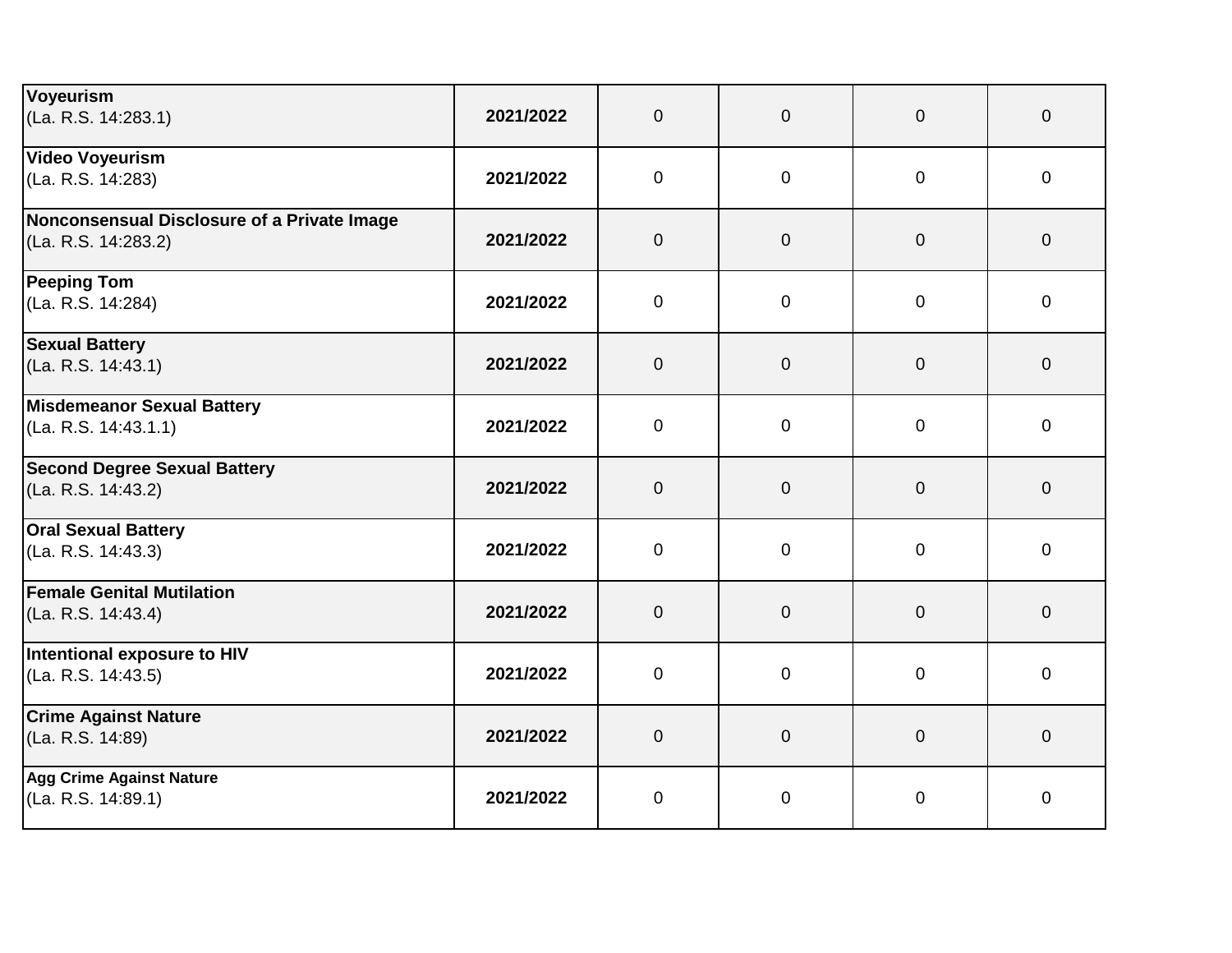| <b>Obscenity</b>                              |           |                |                |                |                     |
|-----------------------------------------------|-----------|----------------|----------------|----------------|---------------------|
| (La. R.S. 14:106)                             | 2021/2022 | $\overline{0}$ | $\mathbf 0$    | $\overline{0}$ | $\mathbf 0$         |
| <b>Human Trafficking</b>                      |           |                |                |                |                     |
| (La. R.S. 14:46.2)                            | 2021/2022 | $\overline{0}$ | $\overline{0}$ | $\mathbf 0$    | $\mathbf 0$         |
| Prostitution                                  |           |                |                |                |                     |
| (La. R.S. 14:82)                              | 2021/2022 | $\overline{0}$ | $\mathbf 0$    | $\overline{0}$ | $\mathbf 0$         |
| Prostitution of Person Under 18               |           |                |                |                |                     |
| (La. R.S. 14:82.1)                            | 2021/2022 | $\mathbf 0$    | $\mathbf 0$    | $\overline{0}$ | $\mathbf 0$         |
| <b>Purchase of Commercial Sexual Activity</b> |           |                |                |                |                     |
| (La. R.S. 14:82.2)                            | 2021/2022 | $\overline{0}$ | $\mathbf 0$    | $\overline{0}$ | $\mathbf 0$         |
| Solicitation for Prostitutes                  |           |                |                |                |                     |
| (La. R.S. 14:83)                              | 2021/22   | $\overline{0}$ | $\overline{0}$ | $\mathbf 0$    | $\mathbf 0$         |
| <b>Inciting Prostitution</b>                  |           |                |                |                |                     |
| (La. R.S. 14:83.1)                            | 2021/2022 | $\mathbf 0$    | $\overline{0}$ | $\overline{0}$ | $\mathbf 0$         |
| <b>Promoting Prostitution</b>                 |           |                |                |                |                     |
| (La. R.S. 14:83.2)                            | 2021/2022 | $\mathbf 0$    | $\mathbf 0$    | $\overline{0}$ | $\mathbf 0$         |
| <b>Prostitution by Massage</b>                |           |                |                |                |                     |
| (La. R.S. 14:83.3)                            | 2021/2022 | $\overline{0}$ | $\mathbf 0$    | $\overline{0}$ | $\mathbf 0$         |
| <b>Sexual Massages</b>                        |           |                |                |                |                     |
| (La. R.S. 14:83.4)                            | 2021/2022 | $\overline{0}$ | $\mathbf 0$    | $\mathbf 0$    | $\mathbf 0$         |
| <b>Pandering (Sexual)</b>                     |           |                |                |                |                     |
| (La. R.S. 14:84)                              | 2021/2022 | $\overline{0}$ | $\mathbf 0$    | $\overline{0}$ | $\mathsf{O}\xspace$ |
| <b>Letting Premises for Prostitution</b>      |           |                |                |                |                     |
| (La. R.S. 14:85)                              | 2021/2022 | $\overline{0}$ | $\mathbf 0$    | $\mathbf 0$    | 0                   |